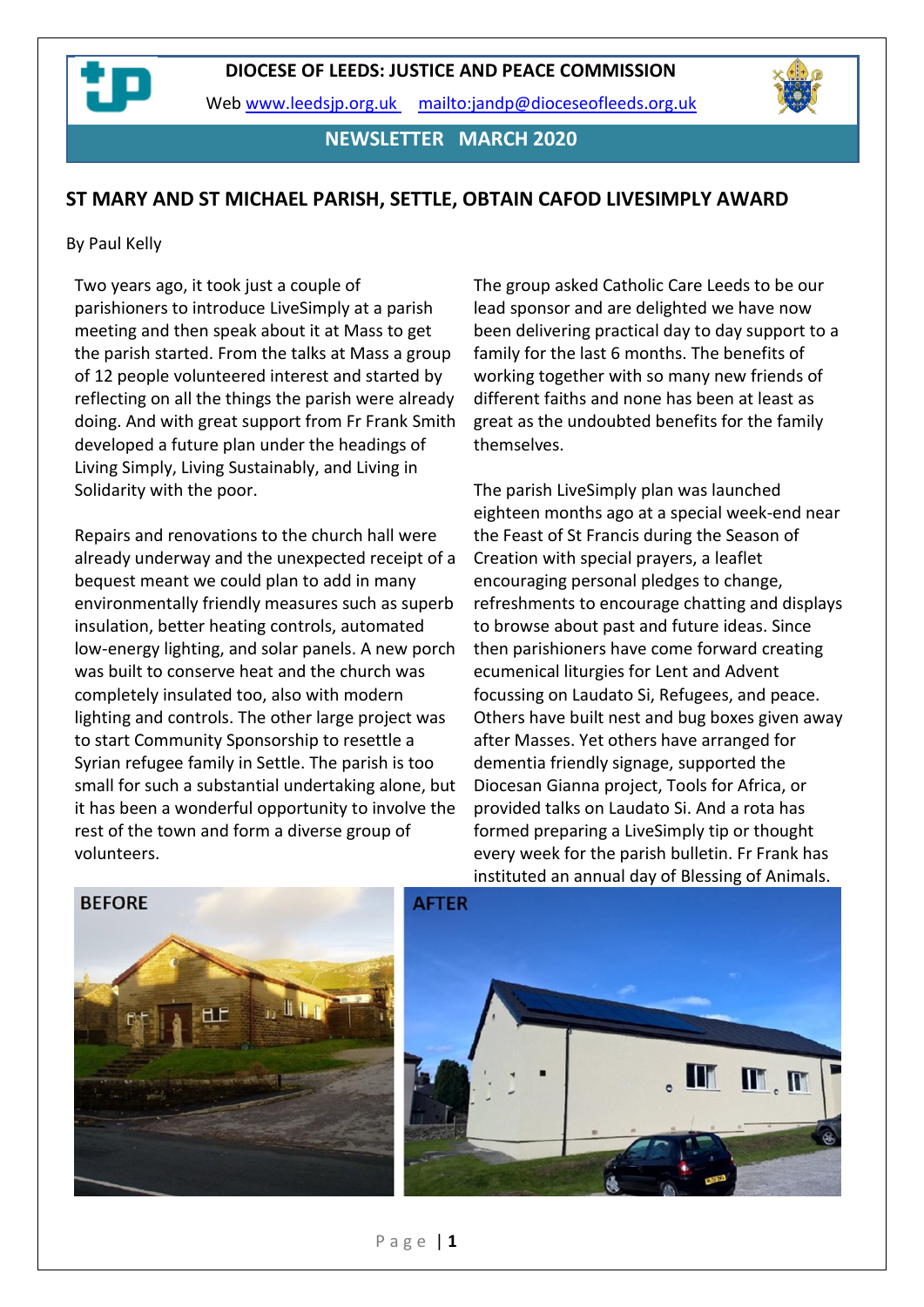#### **DIOCESE OF LEEDS: JUSTICE AND PEACE COMMISSION**

Web [www.leedsjp.org.uk](http://www.leedsjp.org.uk/) <mailto:jandp@dioceseofleeds.org.uk>



**NEWSLETTER MARCH 2020**



Michael Emly presents the Live Simply Award plaque to some of the organisers of the work One of the assessors for their award was Michael Emly from our Lady of Kirkstall parish (who received their Live Simply award last year). He commented "*We were particularly impressed by the way such a small parish has initiated and embraced the Community Sponsorship project, with a massive impact on the whole local community. The refurbishment of hall and church has also been a major achievement with ongoing benefits for the environment. Congratulations! But we also want to highlight the small changes to daily living that have been promoted each week through the bulletin. This is so much in line with the approach of Pope Francis – the little things matter (Gaudete et Exsultate #169)! Or as Fr. Frank put it, "keep plugging away until it's* 

*natural". Add up all the small changes made by each member of the congregation and you really make a difference.*

So, what of future plans now the parish has gained the award? Paul Kelly was one of the parishioners who raised the possibility of LiveSimply two years ago. He said "Everyone is delighted we have been given the award but we are all so aware this is really a beginning, not the end. The Gospel call to eco-conversion, the care of all life and the environment that sustains it, is central to my faith but it is a massive change, almost too overwhelming. For me it is essential to have the support of other people with the same challenges and that is what has been special about doing LiveSimply. We all agreed getting the award is not what's important but it has been a real help to focus us."

The parish now have plans to plant a wildflower area around the church to attract wildlife and to develop a resource centre about Christian care of the environment. Paul added: "Most of the things newly started will continue with services and bulletin items regularly refreshing ideas for Living Simply. We are not going to change the world, but we can make a difference to our bit of it in our own lives. Pope Francis did say it's not optional. Wouldn't it be amazing if everyone was doing something for their own bit of the world?"

# **FR KELVIN FELIX MADE CARDINAL**

At one time, this West Indian priest was based in Bradford. David Jackson of Shipley writes, "I think he was based at St Patrick's. He worked closely with a priest of the diocese who was asked to visit the West Indies - Fr Anthony O'Donnell, the better to work with the West Indian immigrant community in Bradford. My cousin Sheila Manogue also worked with the West Indian Catholic community - using her expertise in banking. Archbishop Felix attended her funeral in Shipley in 1997. She had fallen ill with a stroke on St Lucia where she spent some time as a guest of a convent over some years at the invitation of Kelvin. The climate ameliorated a severe lung condition she had.

Fr Felix clearly made a lasting impression on the West Indian community in Bradford. The Credit Union he set up bears his name to this day - The Felix Credit Union.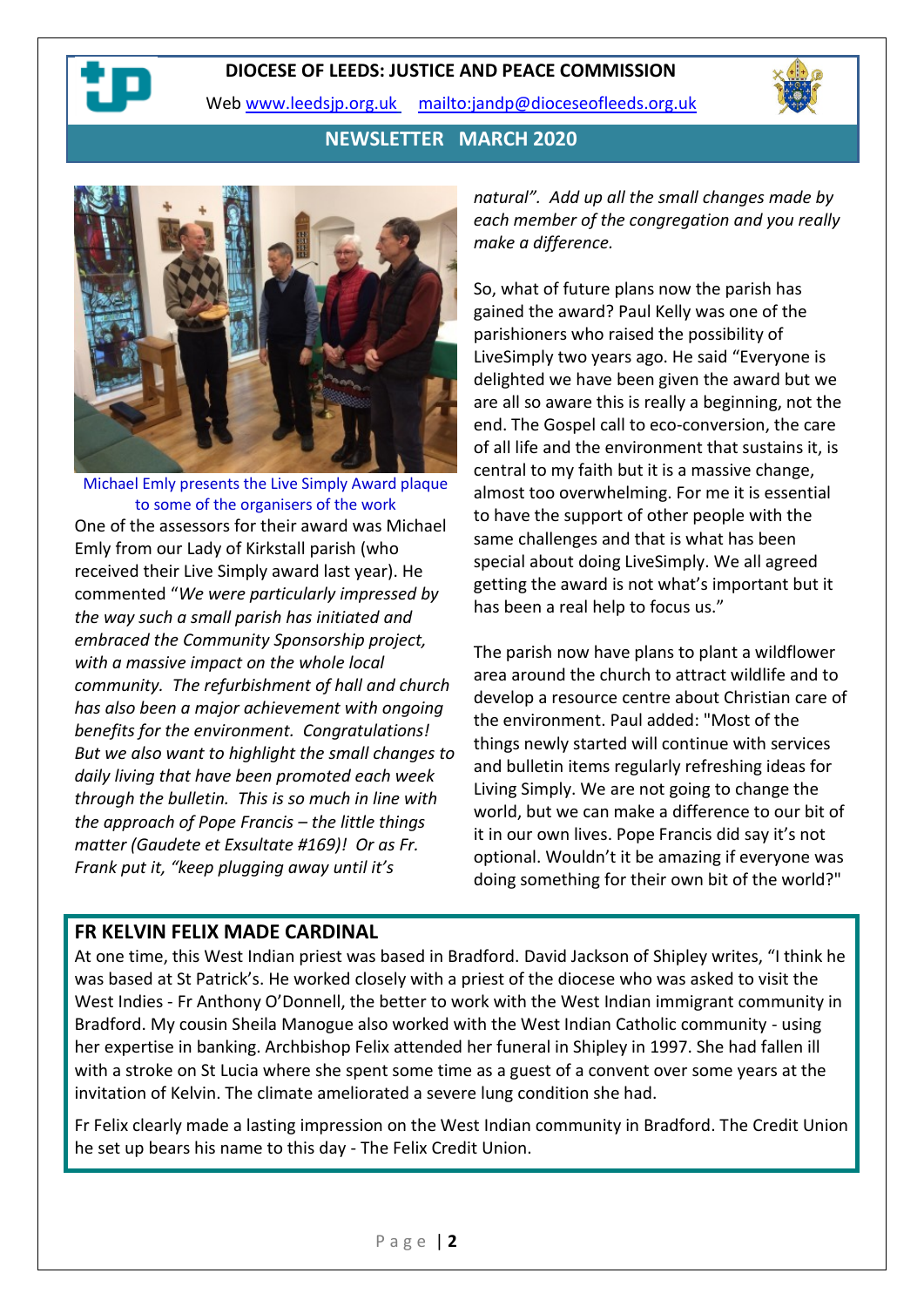Web [www.leedsjp.org.uk](http://www.leedsjp.org.uk/) <mailto:jandp@dioceseofleeds.org.uk>

**NEWSLETTER MARCH 2020**

#### **SPARK SOCIAL JUSTICE PROJECT UPDATE** by Aoibheann Kelly, Project Director



Last time I wrote, we were just about to begin our SPARK social justice journey – since then, we have delivered workshops to almost 300 young people within the Diocese and are coming to the end of our first phase. We have explored a number of pertinent issues with young people through the medium of drama, storytelling and theatre. We have realised that this is such a powerful tool to enable young people to gain a deeper and more meaningful understanding of quite complex issues and also a profound and impactful appreciation of the challenges and unexpected struggles many people face in the UK on a daily basis. Creativity and, in particular, drama has a sense of urgency about it – it makes the unreal feel real and it enables profound connection to take place when there was detachment before and an aspect of common ground.

All of the activities and games of the workshops we have done have been rooted in truth, inspired by true testimonials and stories of people who have experienced poverty of any kind in their lives and through this, explore a number of feelings and emotions. In relation to this project, drama and games enabled us to discuss status and identify with feelings of powerlessness,



disempowerment and lack of control. However, on the flip side, we also looked at examples of empowerment, resilience and strength – even in the deepest midst of despair or chaos – we discussed how people who have found themselves in great difficulty but found the tenacity and strength to stand up and keep moving.

Forum theatre was particularly effective at allowing the young people to watch scenarios playout where they see an injustice occur. The participants are encouraged and empowered to take positive action there and then to try to resolve or find a positive solution to a difficult situation.

We considered what in our lives makes us feel secure, safe and truly valued as a human being and then what happens when those things that are truly valuable are taken away from us what are we left with? How can we be someone's safety net when they need us most? One Year 12 student said:

*Many organisations simply ask for aid and charity for those less fortunate. But the session on poverty gave us a real comprehension of those who live in need and really taught us to consider the saddening situations of others. They also provided much needed education into the specifics of poverty and the ways to access help if you ever fall into such an unfortunate situation. Lou-Anna Barber (year 12 student)*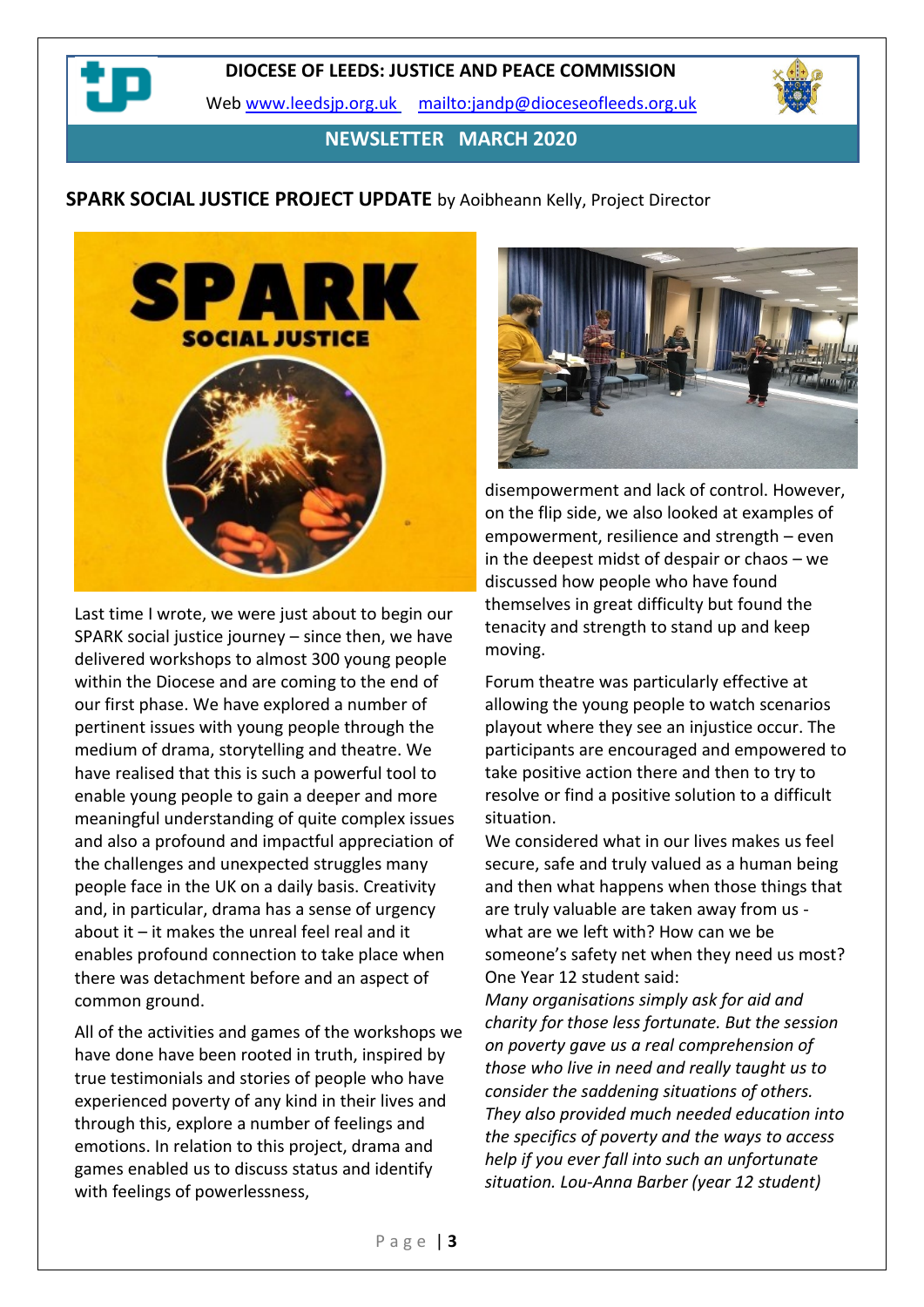

Web [www.leedsjp.org.uk](http://www.leedsjp.org.uk/) <mailto:jandp@dioceseofleeds.org.uk>



#### **NEWSLETTER MARCH 2020**

SPARK has also provided an incredible opportunity to collaborate with some excellent organisations and people including with Pax Christi, The Columbans, Young Christian Workers, Leeds Citizens and experienced local freelance actors.

Mia McHugh, LTU Coordinating Lay Chaplain, commented about the workshops held at LTU. "*The workshops were unique in that the students had to be active and engage in drama inspired activities, which was a real change of pace after a day of lectures. Aoibheann led the students and got them to reflect on difficult issues, issues that some of them had actually experienced and were happy to share in a safe, loving environment. The Spark evenings made up part of our Chaplaincy social calendar and allowed for something different and* 

*unlike what we usually do. All of the students who attended were from different backgrounds and religions, but it was powerful to see them all gaining an understanding of what it really means when Catholics talk about 'Faith in Action'. The students now have plans to set up their own social justice group and are thinking of ways that they can make a positive change to issues faced."*

Now we have sparked awareness, we will turn our focus on phase two where we will help to support young people in each setting to begin to develop their own unique social justice action groups. We are very much looking forward to supporting the young social justice advocates of the here and now!

For more information about SPARK please get in touch with Aoiheann by emailing her at [Aoibheann.kelly@dioceseofleeds.org.uk](mailto:Aoibheann.kelly@dioceseofleeds.org.uk)

# **INVESTING FOR PEACE – REPORT FROM THE SABEEL YORKSHIRE FEB MEETING**

At their last meeting, on 19 February, the Yorkshire Friends of Sabeel-Kairos group had a speaker, Chi-Chi Shi, Campaigns Officer at War on Want. Her topic was the campaign for morally responsible investment and how local groups could become involved, especially as it related to the Israel Palestine situation (as that is the focus of Sabeel-Kairos).



**FIGHTING GLOBAL POVERTY** 

War on Want focuses on the root causes of global poverty, the climate crisis, inequality and injustice. Poverty is political: the choices that

Governments and organisations make in democratic countries that give rise to (or do nothing about) poverty mean that we were all complicit if we do nothing about it. Such issues of poverty and injustice are often a direct consequence of conflict and war, in which UK companies are often involved. While the poorest in our society have been suffering from austerity

policies, the Government has been supporting companies to make money from arms deals with countries that do not respect human rights.

Chi Chi then explained why War on Want supported the Boycott Divestment and Sanctions (BDS) movement in Palestine. The Palestinians were not people to be pitied. They had been working against the occupation since it happened in the 1940's.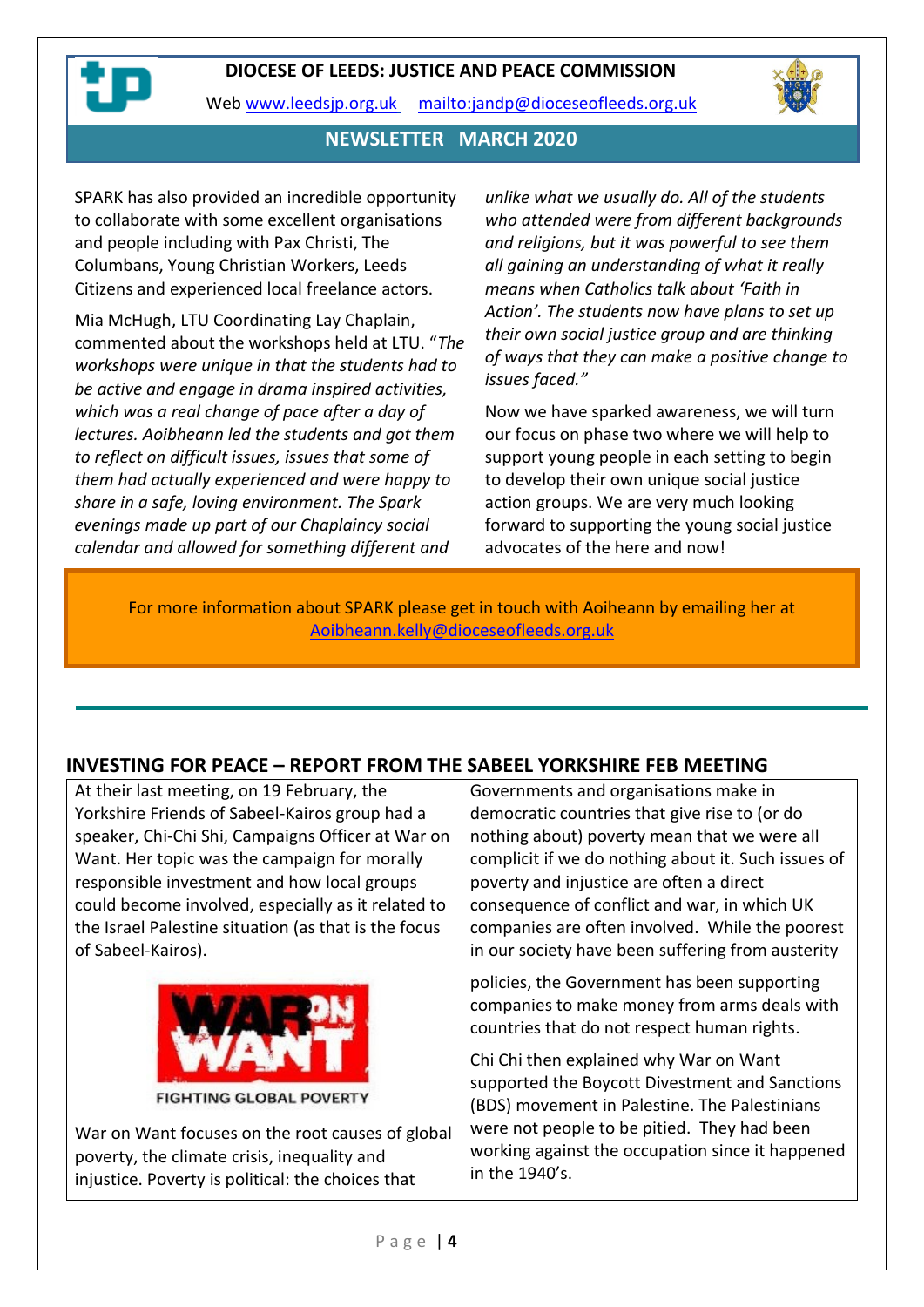#### **DIOCESE OF LEEDS: JUSTICE AND PEACE COMMISSION**



Web [www.leedsjp.org.uk](http://www.leedsjp.org.uk/) <mailto:jandp@dioceseofleeds.org.uk>



# **NEWSLETTER MARCH 2020**

The key difference in the Palestinian situation was the global solidarity movement for peace and justice. The call for BDS came in 2005, when all of Palestinian society came together and produced a set of conditions which needed to be met. It was the legacy of decades of resistance for Palestinian rights.

With Trump's 'land grab'; a steep increase in house demolitions and a forcible transfer of prisoners there has been a significant deterioration in the situation in Palestine. All of these are war crimes in which UK companies are complicit. "Palestinians", Chi Chi said, "are facing an existential threat, with the huge diaspora population of refugees facing an attempt by Trump and Netanyahu to de-classify second and subsequent generation refugees, taking away their right of return to the land."



The principles of BDS were not exclusive to Palestinians; comparisons with the struggle against Apartheid in South Africa and the Civil Rights Movement in the USA, showed that these succeeded and were made possible by support around the world.

Further examples quoted included War on Want's campaign in the 1970's against Nestlé products when the company was pushing its Baby Formula, and the boycott of Barclay's Bank due to its involvement in South Africa. More recently, pressure on G4S to sell its operation in Israel had been successful. Closer to home, Leeds University has divested from three companies involved in Israel and Saudi Arabia, following student pressure, while demonstrations at UK factories of Israeli arms manufacturer Elbit Systems had in some cases caused the shut-down of operations for the day.

It was natural for individuals to feel powerless, wondering 'what can I do?', but Church members had a responsibility to ensure that their investments were not facilitating human rights abuses. Obviously, this needs to be a consideration for individuals who have investments in stocks and shares. However, it is also a responsibility for Dioceses across the country to ensure that their ethical investment policies reflect these concerns.



# **LOCAL POVERTY – A J&P PRIORITY** By John Battle (Commission Chair)

Encouragingly, at Catholic meetings in the last couple of months - whether with the SVP, parish meetings or gatherings of Catholic teachers invariably I have found the need to keep our focus on the marginalised and poor

has been raised. Tackling poverty in the UK is one of our Justice and Peace Commission's top Action and Prayer priorities. But can the same be said of public policy and media representation which moves on from a flooding crisis to Coronavirus infection?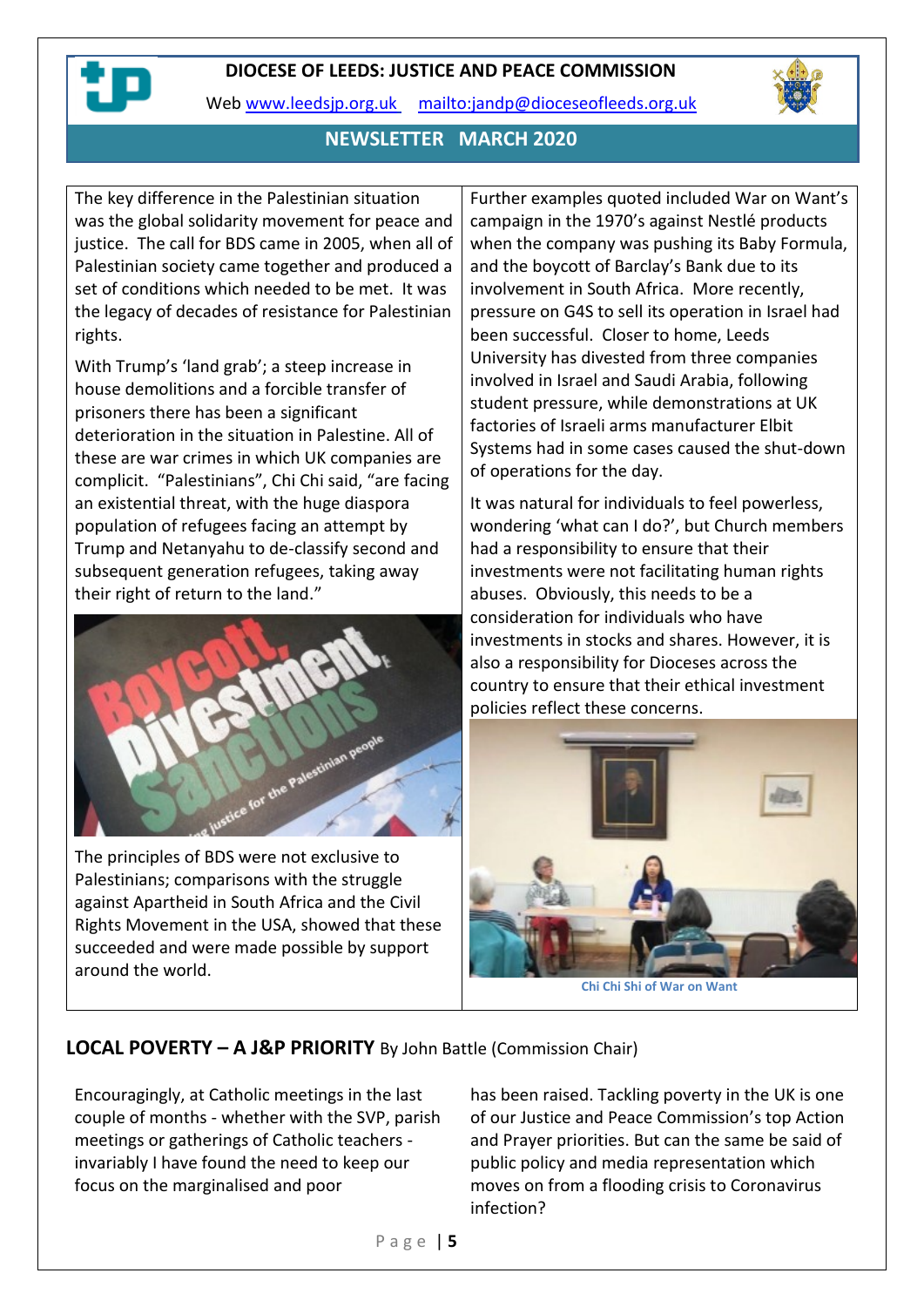



#### **NEWSLETTER MARCH 2020**

The recent Government budget was inevitably centred on defence against the Coronavirus but, though there were announcements committing to future action and infrastructure projects, tackling poverty -like social care - hardly got a look in.

The proclaimed rise in public spending now analysed by the respected independent Institute of Fiscal Studies is not as generous as it seems, and the impact of austerity cuts is far from over particularly when it comes to both Welfare and Local Government budgets. The Resolution thinktank spells out that the economic hit from weaker growth over the next five years despite extra government spending would be £300 per household this year rising to £575 a year by the middle of this Parliament. In other words, this budget does " almost nothing to offset the considerable welfare cuts put in place stretching into the future by George Osborne in 2015".

Moreover, even welcome measures such as faster benefit payments for self-employed people who become ill, to help with the Coronavirus pandemic, still leaves 2 million low paid workers ineligible for any statutory sick pay. There is some commitment to increasing the minimum wage (the Governments "living wage" threshold) but it is a target for "*when economic circumstances allow*"! There is a 1.7% increase in universal credit working age benefits in April this year after a four-year freeze but this goes no way to tackling rising child poverty and dependence on food banks.



Before the budget the Catholic Bishops and the Catholic Union urged the new Chancellor

specifically to abolish the Government's insistence on the " two child" limit on Universal Credit and Child Tax Credit benefits to lift half a million children out of poverty as this stricture alone is putting desperate pressure on food, rent, clothing and utility bills. Already an estimated 160,000 families have been hit by this restriction pushing some 300,000 children into poverty and one million children already in poverty will be pushed even deeper in by 2023/24 because of this budget's lack of action. While this controversial policy hits larger families hard, the new proposed banking restrictions on credit card debts will kick in after April driving people again to illegal unregulated money lenders. Meanwhile foodbanks are being overwhelmed.

In other words, this is far from a budget for the poor.

Pope Francis is keen to insist that " poverty is not inevitable". We need to examine and challenge structural causes including negligent budgets and policies.

As a start our Justice and Peace Commission has developed Poverty Workshop Resource pack for parish and church group group use, currently backed up by the Commission providing a facilitator. Some parishes have already worked it though and have moved on to both more engaged poverty action and thought through targeted advocacy.



Our aim, rooted in the Gospel and a clear practical understanding of Catholic social teaching, is to confidently work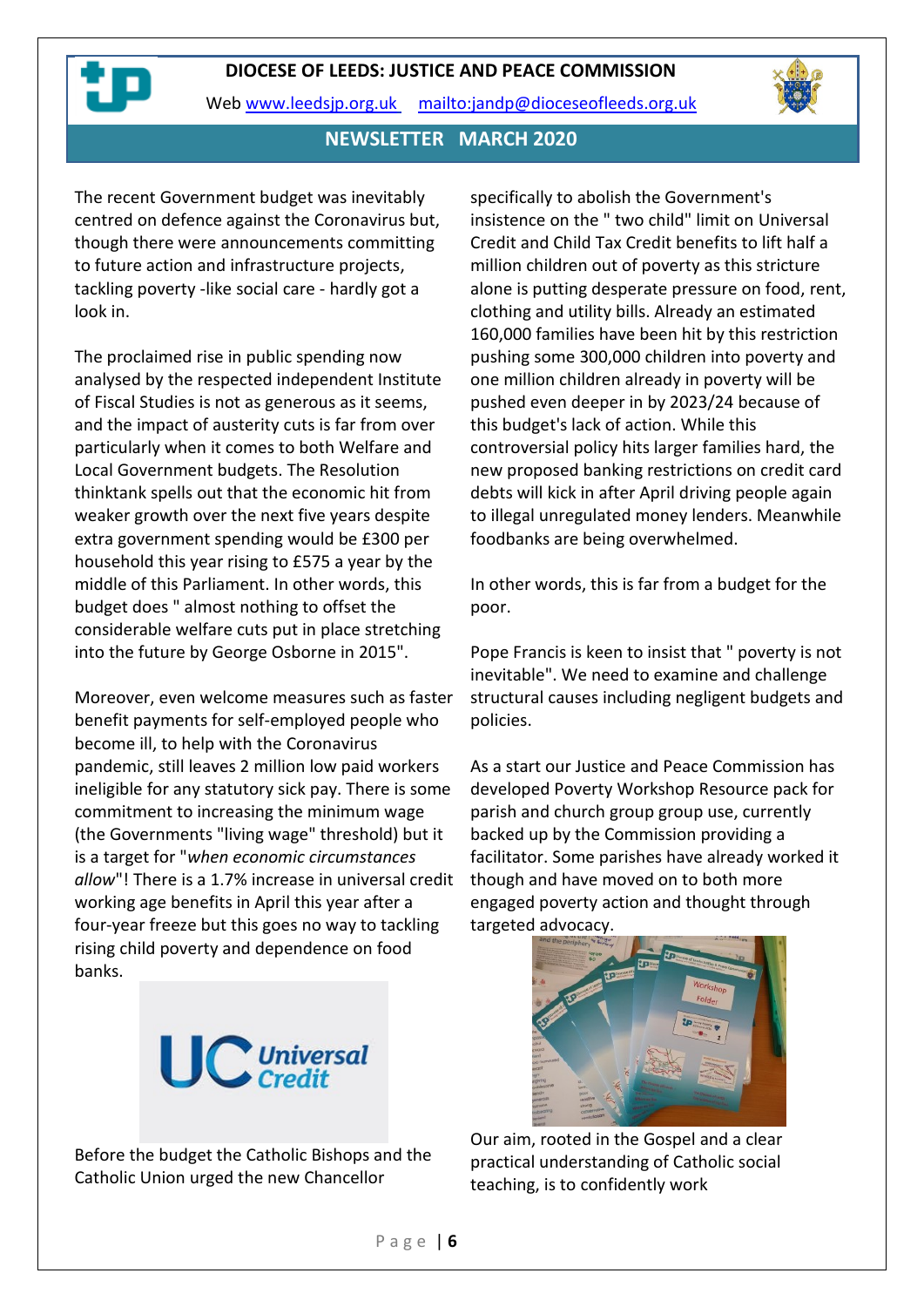

#### **DIOCESE OF LEEDS: JUSTICE AND PEACE COMMISSION**

Web [www.leedsjp.org.uk](http://www.leedsjp.org.uk/) <mailto:jandp@dioceseofleeds.org.uk>



# **NEWSLETTER MARCH 2020**

together to tackle poverty and even in these circumstances make food

banks and child poverty a part of the past in our society.

# UNIVERSAL CREDIT AND FOODBANK USE



56% had experienced issues with housing



8% of respondents said their full Universal Credit payment covered their cost of living



70% had experienced debt during the wait

Source: The Trussell Trust 2019 Report – se[e https://www.trusselltrust.org/what-we-do/research-advocacy/universal](https://www.trusselltrust.org/what-we-do/research-advocacy/universal-credit-and-foodbank-use/)[credit-and-foodbank-use/](https://www.trusselltrust.org/what-we-do/research-advocacy/universal-credit-and-foodbank-use/)

# **Contact the J&P office for more information about our Family Poverty Workshop Programme** jandp@dioceseofleeds.org.uk

# **REFLECTION: ALICE WALKER " To Change the World Enough"**

To change the world enough you must cease to be afraid of the poor.

………….

The poor always believe there is room enough for all of us; the very rich never seem to have heard of this. In us there is wisdom of how to share loaves and fishes however few; we do this everyday. Learn from us, we ask you. We enter now the dreaded location of Earth's reckoning; no longer far off



*Alice Walker (Wikimedia Commons)* or hidden in books that claim to disclose revelations; it is here. We must walk together without fear. There is no path without us

*Part of a poem from the Collection "World Will Follow Joy: Turning Madness into Flowers (New Poems)" 22 May 2014*